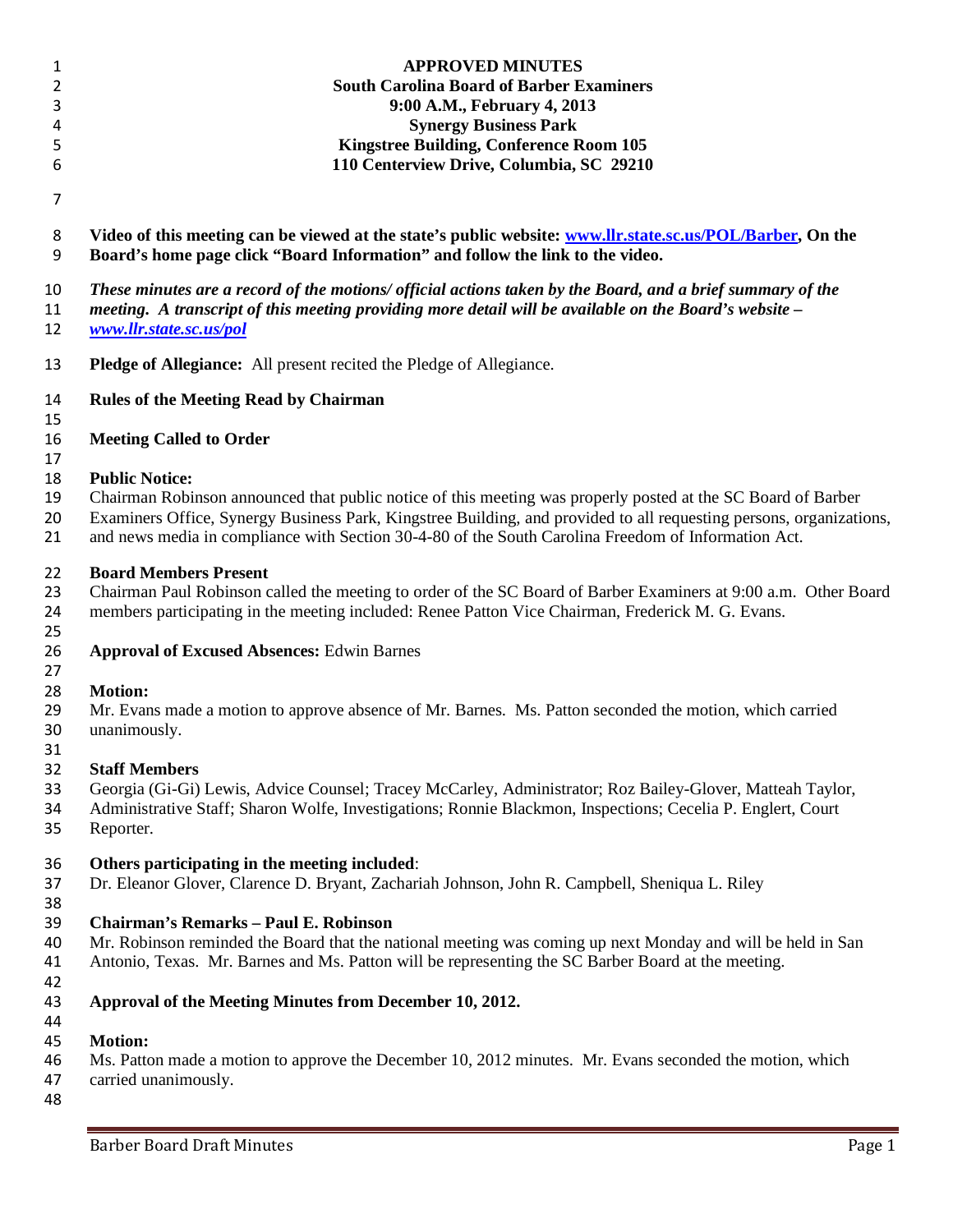- **Approval of Agenda -** Agenda accepted by the Board as written.
- Ms. McCarley let the Board know that item number eight (8) on the agenda regarding the complaint process
- overview presentation was covered in the December 2012, meeting and is should be deleted from the agenda.

#### **Motion:**

 Ms. Patton made a motion to approve the agenda for February 4, 2013 with the deletion of item number eight (8). Mr. Evans seconded the motion, which carried unanimously.

56<br>57

Mr. Robinson continued the Chairman's remarks stating that the contact person for the proposed testing site for reintroducing the live shave for barbers, in Richland One, will be Dr. Johnny Murdock at the Heyward Technical Center in Columbia. If LLR already has a contract with a site other than the Heyward Technical Center, let the Board know the status of the contract, so that all practitioners will be notified of the new requirement and location for the live shave during the practical examination. The date for the live shave to begin will be determined by the Board, and take place within nine (9) months to one year from now. Mr. Robinson stated that he was unable to attend the inspection at the Evans Correctional Center. However, the Principal, Mr. Allen Parker provided him with a diagram he shared with the Board of the facility which is currently approved as a barber shop and is used for their barbering program. The site was previously approved and will be used by Professional Credential Services (PCS) for testing. PCS will cover the expenses for the testing.

### **Administrator's Remarks, for Information – Tracey McCarley**

# 69<br>70

### **Budget Reports for -** November 2012 and December 2012

- Ms. McCarley let the Board know that the budget information for November and December 2012 was included in
- their packets. Mr. Evans commented that even though the Board is not responsible for the budget, he still does not
- understand why there is a deficit, and hopes that it is eventually eliminated.

### **SC State Ethics Commission Statement of Economic Interests Reports**

- Ms. McCarley provided the Board with information regarding from the State Ethics Commission and the statement
- of economic interest. The instructions on how to complete the statement was included in the Board's packet.

# **OIE Report – Office of Investigations and Enforcement – Sharon Wolfe**

- The Office of Investigative Enforcement report is also included in the Board's packet as information. Ms. Wolfe had
- another meeting to attend so if the Board has questions she can relay them to Ms. Wolfe.

## **OGC Report – Office of General Counsel – Andrew Rogers**

81 Mr. Andrew Rogers handed out the OGC case load statistics to the Board. As of February 4, 2013, there were thirty- five (35) open cases. There are thirty-two (32) cases pending OGC actions, one (1) case pending final order hearings, two (2) cases pending final orders, and two (2) cases were closed. Mr. Rogers stated that there are more pending 84 actions as a direct result of inspections. Most parties are sent consent agreements instead of going to a formal<br>85 hearing. Mr. Evans wanted Mr. Rogers to explain the open cases and pending actions. Mr. Rogers stated t hearing. Mr. Evans wanted Mr. Rogers to explain the open cases and pending actions. Mr. Rogers stated that once a case comes to OGC from the IRC reports, that case will show up in the "open cases" column of the report. Pending action means that the case is waiting attorney review. Once a consent agreement or formal complaint is sent out, those cases are moved from the "pending actions" into the appropriate column. Most of the open cases include some of these pending cases. Mr. Rogers did not have the exact number of pending cases still included in the number of open cases, but would have the information for the Board the next time. The second group of cases will come from OIE. The OIE reports are complaint driven from customers, etc. Mr. DeLeon Andrews is the investigator for the 92 Barber Board. Mr. Andrews will then investigate the allegations and present those cases to the IRC for processing. Mr. Rogers stated that he has both inspections and investigations. Mr. Evans was also concerned that it appears that legal counsel is being overloaded with cases that should be resolved with inspections. Mr. Rogers stated that because citation authority is not in the regulation changes that he is aware of, however, if the citation authority was placed in regulation, he agreed with Mr. Evans that it would help to reduce some of the cases going to the OGC office.

- 
- 
-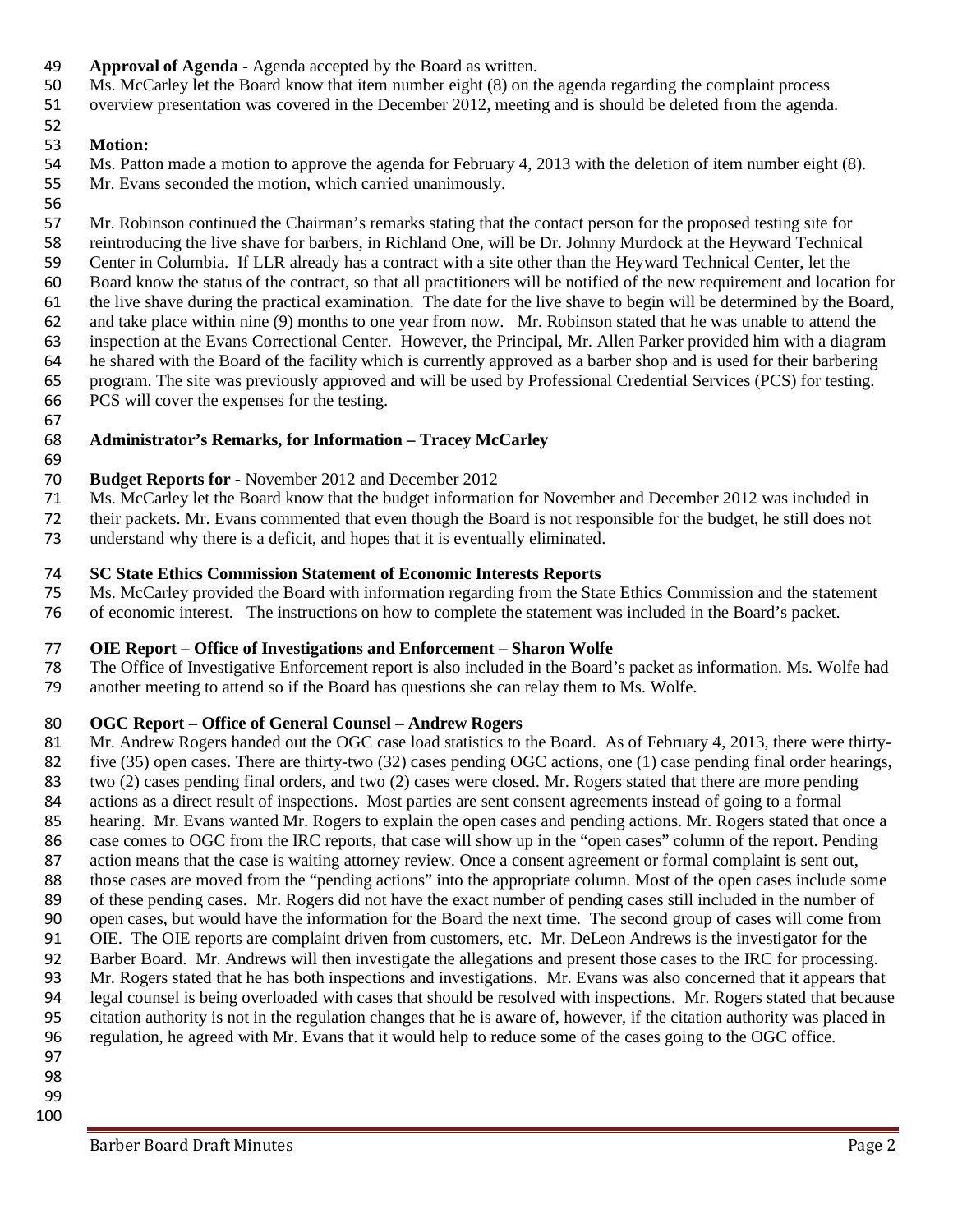- Mr. Robinson stated that some of the inspectors were having problems in the field, and the Board does not want the
- inspectors to become judge, jury and prosecutor during inspection visits. So this helps to eliminate any subjectivity
- and personality problems when an inspector visits a barber shop and finds a violation and continued violations and
- some of the actions were a little "heavy-handed" and possibly inappropriate. Mr. Robinson stated that LLR is
- working on providing better training for the inspectors to elevate some of the past problems.

 Ms. Lewis commented that other boards have citation authority. Once a citation is issued, if they contest the citation then it goes to the OGC for review. If not contested, it's accepted. Some boards issue a citation along with a cease and desist notice. Ms. Lewis stated that she can look into whether or not the Barber Board has anything in the works for adding citation authority. Mr. Rogers added that complaints received are routine and are handled fairly quickly by OGC. Should a licensee object to a fine then a formal hearing or complaint will be filed. It is the formal hearings where the bulk of the attorney's time is spent.

## **Inspection Report – Robbie Boland**

 Mr. Ronnie Blackmon appeared before the Board to present the Inspections Report in Mr. Boland's absence. The Board was provided with a report in their packets. Mr. Blackmon stated that there were 118 inspections completed in December, 2013 and 190 inspections completed in January, 2013. From July 2012, through January 2013, there were a total of 1,379 inspections completed. The Board accepted the report as information.

- 
- Ms. Lewis made the Board aware of two pieces of legislation proposed. Ms. Lewis stated that the awareness was a courtesy extended to all Boards by LLR and that the first piece of legislation proposed is H.3411 which will be
- coming up before the 3M Committee on February 9, 2013 at 9:00 a.m., if any Board members are interested in
- attending. Ms .Lewis encouraged the Board members to go online to review this public information affecting their
- licensees. This is a bill to amend section 40-7-20, Code of Laws of South Carolina, 1976, relating to the definition of
- "Hair Braiding" associated with the licensure and regulation of barbers, so as to permit the use of hair extensions in
- hair braiding, except in public places. Any concerns the Board has, the legislature will take testimony at the
- subcommittee meeting. The second bill is H.3456 which has not had an initial meeting as of yet. The bill deals with
- adding another statute, section 40-7-355 to provide for mobile barbershop permits. Again the Board members are
- encouraged to visit the website at [www.scstatehouse.gov](http://www.scstatehouse.gov/) and review this information.
- Mr. Robinson stated that in the past the Barber Board was opposed to changing the definition of hair braiders. The hair braider registration was imposed on the Board in past legislation, and the Board was opposed to it at that time. It is Mr. Robinson's position that he is opposed to changing the definition of a hair braider at this time. Mr. Evans commented that as a public member, he recalls the initial bill became law. There is currently a requirement for those individuals to go through sanitation training. Without being a practitioner, it appears that this bill will move away from weaving natural human hair to include other items, processes or service. Mr. Robinson clarified that, in theory, hair braiders are not allowed to perform those other services. In practice the violations have come before the Board. For sanitation reasons, it is not advisable for hair braiders to perform services on a client that does not have clean hair, and they are not allowed to add extensions to the hair.
- 

Ms. Lewis clarified that bill number H.3381 was a separate bill which referred to the Board of Cosmetology. Mr.

Robinson addressed the portable barber shops. There were some discussions about this already happening. Mr.

- Robinson has concerns of mobile shops being able to set up business near an already established barber shop. He also expressed concerns about the bill, section 40-7-355 (c) referring to "*another institution or location as may be*
- *authorized by the board in regulation*." Mr. Robinson wanted to know if this proposed bill also included "kiosk" and if that was considered a portable barber shop in a mall. Mr. Robinson stated that he will make an effort to attend the meeting on Wednesday, and make contact other members of the other Associations to attend the meeting to give testimony.
- 

# **Old Business**

# **SC Vocational Schools/Barber Program – Dr. Eleanor Glover**

- Dr. Glover appeared before the Board for a status of the proposed secondary public school barbering program
- curriculum requirements, submitted on December 19, 2012. Mr. Robinson stated that the Board did not receive a
- copy of the proposed curriculum in their packets nor have they had a meeting since December 2012. So the Board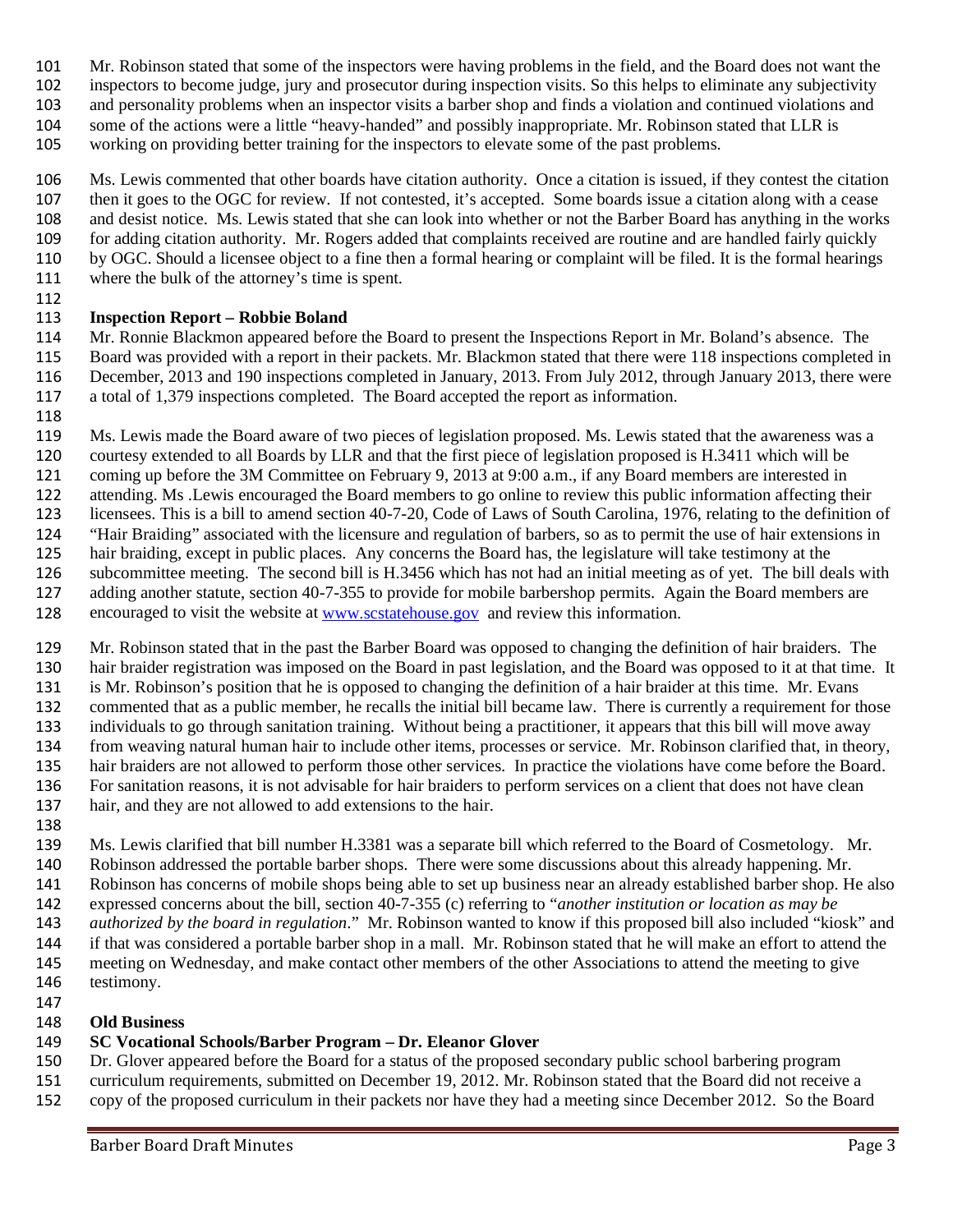did not have an opportunity to review the proposed curriculum before today. Ms. McCarley offered to make copies. Dr. Glover stated that she submitted the curriculum to LLR staff, but that she had copies for the Board if they needed them. Dr. Glover's copies were passed around. Dr. Glover provided the Board with an overview of her proposed curriculum reduction on page three (3). Dr. Glover stated that she used the Cosmetology Boards curriculum as a basis of the request since they require 1,000 cosmetology hours and 500 academic hours to be completed. This is just a proposal and can be changed. Mr. Evans stated that if the hours were being covered in the entire curriculum then why would the Board make any determination about the curriculum for secondary education, when the Board does not monitor the hourly content covered by the students at barber colleges? Mr. Robinson stated that the regulations require that the barber curriculum be taught by a licensed barber instructor. This proposal would allow a deviation from regulation and require that the academics be taught by instructors from other disciplines and not by barbers. A discussion ensued to clarify the proposed reduction of hours in the barber curriculum to accommodate the academic subjects. Dr. Glover stated that the problem is that students should be well rounded, and focus on academics. When it comes the barbering practice, they have that well covered, however when it comes to the academics, they cannot read. Some of the career centers have the academic classes on campus, but most of them have the feeder schools where they obtain the students from the high school. Many of the students do not complete the barber program because they are completing high school, particularly if they start the barber program in their sophomore year. Board members had many concerns about the reduction of barber hours to accommodate the academics. The Cosmetology Board has it in their legislation that students in a secondary school must complete the academic hours, because they are not transferrable. A lengthy discussion ensued.

#### **Motion:**

 Ms. Patton made a motion to go into executive session for legal advice. Mr. Evans seconded the motion, which carried unanimously.

#### **Motion:**

#### Mr. Evans made a motion to return to public session. Ms. Patton seconded the motion, which carried unanimously.

While in executive session, no motions were made or votes taken.

 Mr. Robinson wanted to know from Dr. Glover how will the credit hours she is proposing be reported for the barber schools. The academic transcripts, if accepted, will become part of the transcript proposed, and the barber hours will be reported to the Board. If a student does not complete high school, how does her proposal apply to them? Dr. Glover stated that if a student is not in school, secondary education rules would not apply to them. Students out of secondary school must follow the board regulations.

 Mr. Robinson thanked Dr. Glover for her proposal however the regulations require 1,500 hours of training. The Board is not rejecting or endorsing the proposal. The Board, however, will continue to operate according to the 1,500 hours in the regulations with the curriculum already established. Ms. Lewis agreed stating that if the SC Department of Education wishes to equate it's hours to the Barber Board regulations of 1,500 hours, they can, as long as it meets the requirements of statute 40-7-230 (B) (3). However the SC Department wants to divide up the hours is up to their discretion, and the Board will not take a position on the proposal. Ms. Lewis encouraged Dr. Glover to contact the Board Administrator, Ms. McCarley for further clarification. The Board minutes will be posted on the LLR website at a later date. Dr. Glover's proposed 1,500 hours for the secondary education students would meet the 1,500 hours of education required in regulations by the Barber Board. How the secondary education programs meet the requirements, and divide it up is left to the discretion of the SC Department of Education.

#### **New Business**

#### **Approval of Third Student Permit - Clarence D Bryant**

 Mr. Bryant appeared before the Board because he had already received two (2) student permits, but did not complete the required number of hours. He is seeking a third permit from the Board. Mr. Bryant explained his circumstances and that he completed 600 hours, and wanted the third permit to attend barber school instead of on-the-job training.

- 203 Mr. Robinson let Mr. Bryant know that the Board, by policy, does not extend a  $4<sup>th</sup>$  permit.
-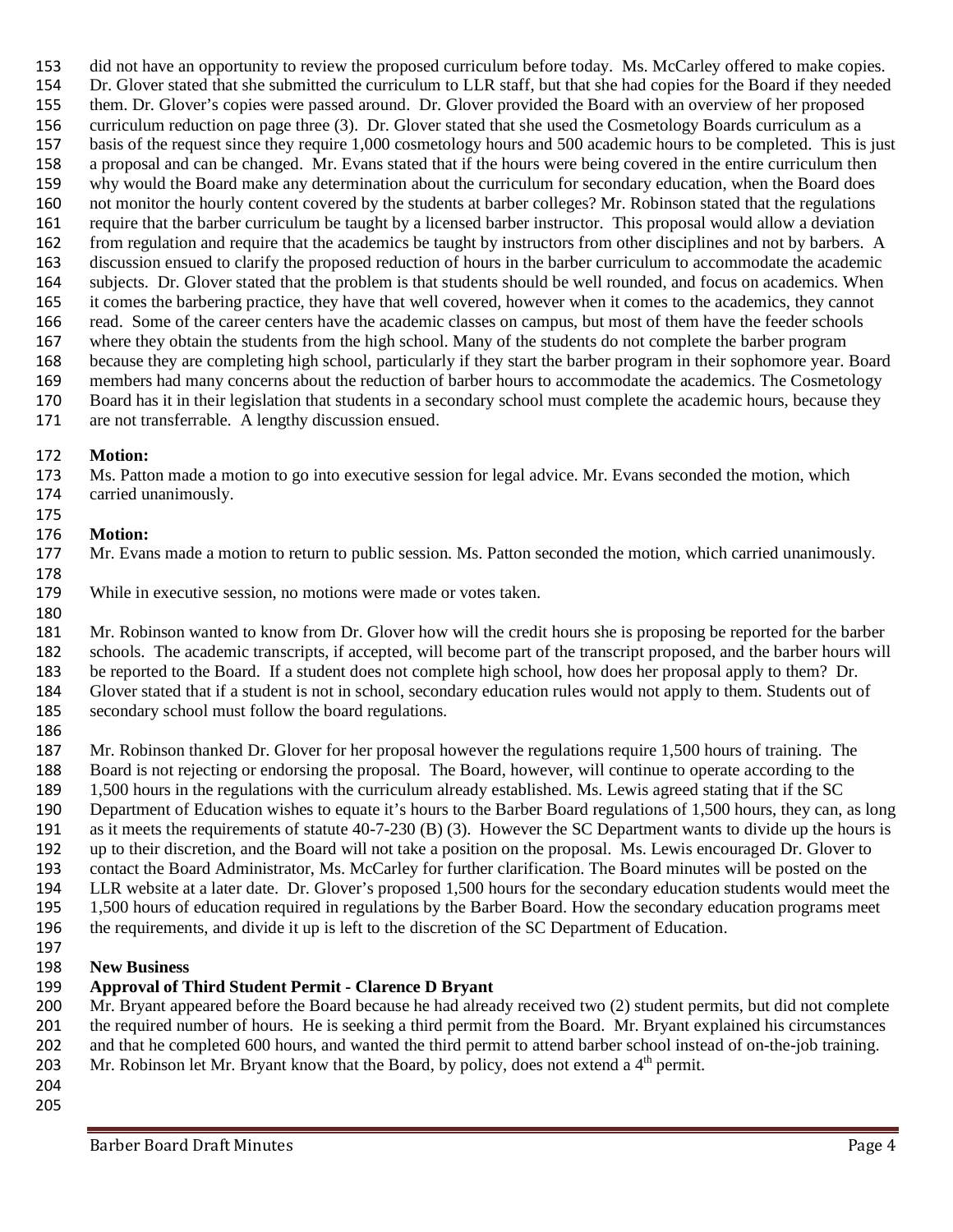#### **Motion:**

- Ms. Patton made a motion to approve the third permit for Mr. Bryant. Mr. Evans seconded the motion, which carried unanimously.
- 

#### **Approval of Third Student Permit - Zachariah Johnson**

- Mr. Johnson appeared before the Board to obtain a third permit. He explained that the first permit was used to attend
- a barber school in 2009, however, he moved from South Carolina to Georgia. So he never used the first permit.
- Unfortunately the 400 hours in Georgia at Samberdis Beauty and Barber Career Institute were not transferrable when
- 214 he moved back to South Carolina in 2011. Mr. Johnson stated that he had a permit for Harley's Beauty & Barber
- 215 Career Institute too. Mr. Robinson let Mr. Johnson know that the Board, by policy, does not extend a  $4<sup>th</sup>$  permit.

#### **Motion:**

 Ms. Patton made a motion to grant Mr. Johnson a third student permit. Mr. Evans seconded the motion, which carried unanimously.

## **Approval to Reactivate Suspended License - John R. Campbell**

 Mr. Campbell appeared before the Board to reactivate his suspended license. Mr. Campbell had a Board Order that was signed on September 6, 2012. The Order required Mr. Campbell's license to be suspended for a period of six months, effective the date of the Order.

#### **Motion:**

Ms. Patton made a motion to go into executive session. Mr. Evans seconded the motion, which carried unanimously.

### **Motion:**

- 228 Mr. Evans made a motion to return to public session. Ms. Patton seconded the motion, which carried unanimously.
- While in executive session, no motions were made or votes taken.

#### **Motion:**

- 233 Mr. Evans made a motion to reactivate the license for Mr. Campbell on March 7, 2013. Ms. Patton seconded the motion, which carried unanimously.
- 

Mr. Campbell is not required to return to the Board to obtain his license on March 7, 2013. Mr. Robinson informed

Mr. Campbell that the suspension was not over until March 7, 2013 and he cannot practice until that time. Mr.

 Campbell stated that he is ready to go back to work and would like to move on with his life. 

## **Discussion**

- Mr. Robinson asked LLR staff to ensure that correspondence meant for the Barber Board appears on the Barber
- Board stationary instead of the Cosmetology Board stationary. Noticed one correspondence went out under the
- Cosmetology Board stationary. Also, LLR staff should arrange the Board seating so that the Board members are
- together for discussion with the attorney seated in the middle or on the side. Board members need to talk amongst
- 
- themselves and the current seating arrangement prohibited that from happening.
- Ms. Lewis stated that Ms. Roz Glover, no relation to Dr. Glover who testified earlier, stayed during the executive session to assist the Board members with the proposal. Ms. Lewis thanked Ms. Glover for her assistance.
- Mr. Evans mentioned the email received soliciting Board member opinions regarding providing additional training for LLR inspectors. As with any organization, there will be complaints. Mr. Evans, however, is of the opinion that the inspectors are already doing a wonderful job, and that they are already adequately trained. The problems may be more of a structural issue rather than a training issue.
- 
- 
-